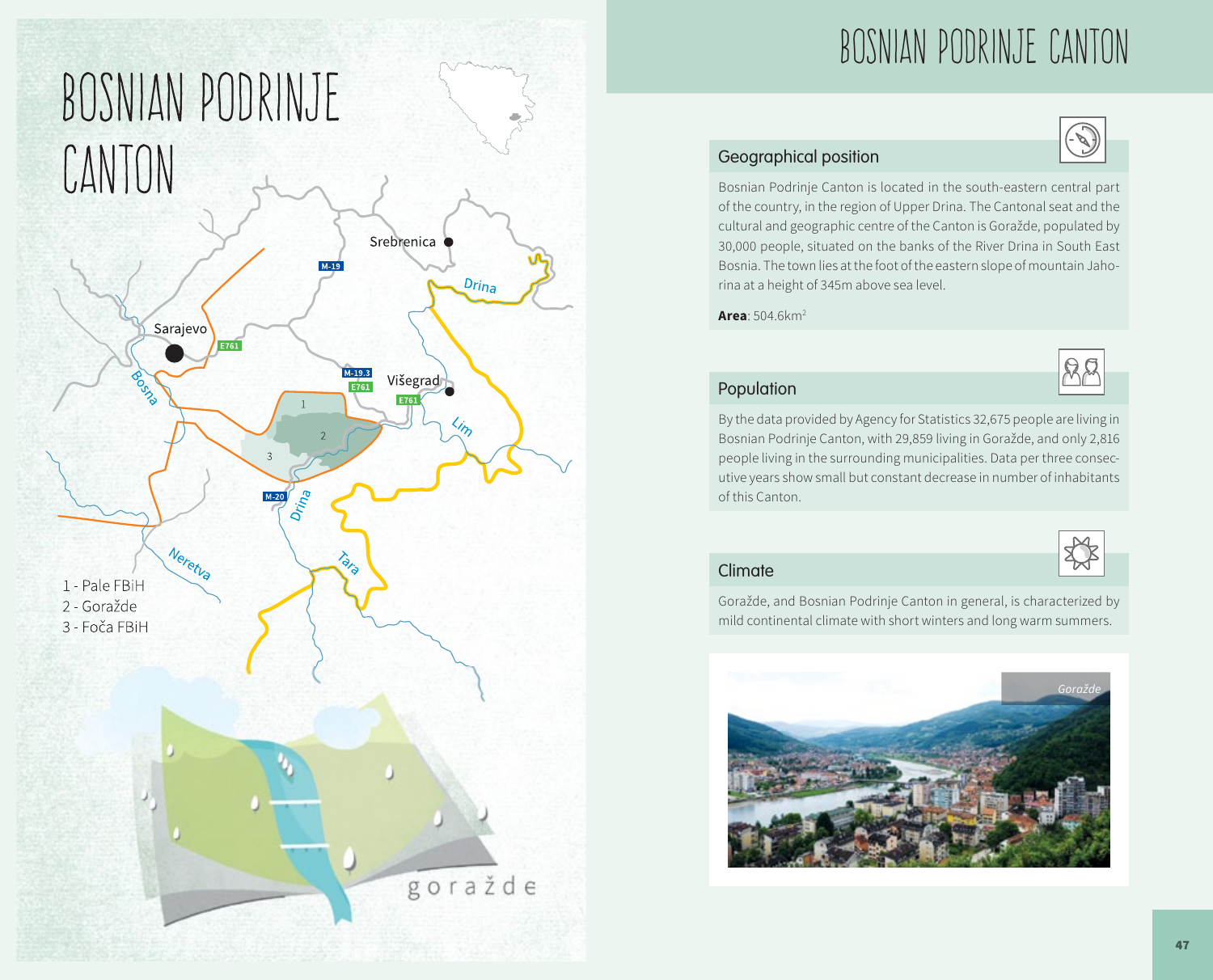慟



#### Accommodation Goražde

Most of the tourist facilities in the Bosnian Podrinje Canton are located in the proximity of River Drina. Hotel Behar is the only hotel in the Canton. It is rated with three stars and it is renowned as one of the most luxurious and most beautiful hotels in the Upper Valley of Drina River located in Goražde. The crew of the feature film SNOW by Aida Begić used this hotel as their base during the shoot. In Pale-Prača Municipality tourists may visit tourist village Bijele Vode with its motel and mountain-style bungalows. In Goražde and it's surroundings it is possible to find different kinds of accommodation including bungalows next to the Drina River, smaller hotels and private accommodation for very affordable prices.

#### Getting there

#### **By air**

As Sarajevo is pretty close to Goražde it is possible to travel to Sarajevo airport and than choose the other way of transportation from Sarajevo.

#### **By road**

Travelling by car is easiest way to come to Bosnian Podrinje Canton as Goražde is well connected to other bigger cities in Bosnia and Herzegovina and can easily be reached from Sarajevo (via Rogatica and Ustiprača) in only hour and a half. However, it must not be forgotten that there is no highway and roads can be pretty difficult to travel by.

Centroprevoz Goražde (*www.centroprevoz.ba*) is handling the most of the bus lines in Bosnian Podrinje Canton. Most of the bus connections go through the Sarajevo but go on everyday bases, few times a day, to different towns in Bosnia and Herzegovina, Croatia and Serbia.



**Films shot here**: **SNOW** (2008), Aida Begić; **BELVEDERE**  (2010), Ahmed Imamović.



 $\begin{tabular}{|c|c|} \hline \rule{0pt}{3ex} \rule{0pt}{3ex} \rule{0pt}{3ex} \rule{0pt}{3ex} \rule{0pt}{3ex} \rule{0pt}{3ex} \rule{0pt}{3ex} \rule{0pt}{3ex} \rule{0pt}{3ex} \rule{0pt}{3ex} \rule{0pt}{3ex} \rule{0pt}{3ex} \rule{0pt}{3ex} \rule{0pt}{3ex} \rule{0pt}{3ex} \rule{0pt}{3ex} \rule{0pt}{3ex} \rule{0pt}{3ex} \rule{0pt}{3ex} \rule{0pt}{3ex} \rule{0pt}{3ex} \rule{0pt}{3ex} \rule{0pt}{3$ 

Tourism Association of Bosnian Podrinje Canton: *www.turizam-bpk.ba*

This town of elongated shape along the Ustiprača-Foča road was part of the old Serbian State up to 1376, when it was attached to the Bosnian State under the reign of King Tvrtko. From 1465 till 1878 Goražde was part of the Turkish Empire and in the 18th and 19th centuries it was inhabited by Muslim and Orthodox communities. During the 1992-1995 war in Bosnia and Herzegovina, Goražde was one of the six Bosniak enclaves, surrounded and besieged by the Serbian Army, and then made into a United Nations Safe Area in which the United Nations was supposed to protect the civilian population from attacks. Despite this, Goražde was heavily attacked in April of 1994. After air strikes against Serb tanks and outposts and a NATO ultimatum, Serbian forces agreed to withdraw their artillery and armored vehicles 20km from the town, but damage was already done. War scars can still be seen around the town, despite the efforts of the community to rebuild.